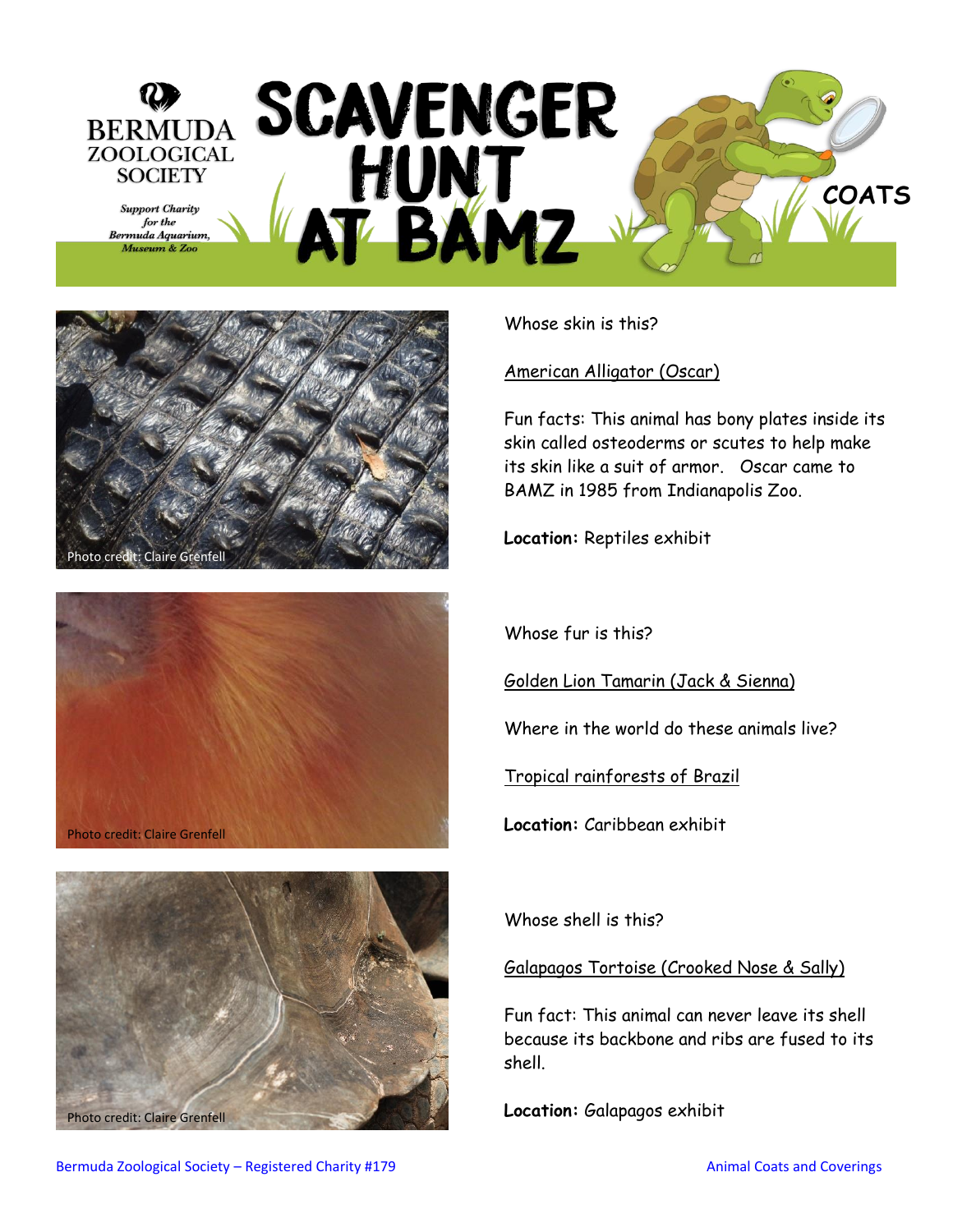## BERMUDA SCAVENGER **ZOOLOGICAL** HUNT<br>AT BAMZ **SOCIETY COATS Support Charity** for the Bermuda Aquarium, Museum & Zoo







Whose skin is this?

## Madagascar Ground Boa

Fun fact: This animal must shed its skin in order to grow because its skin does not grow. Like all reptiles, snakes are covered with scales that are attached to each other.

**Location:** Madagascar exhibit

Whose skin is this?

## Lionfish

Fun fact: This animal has patterned skin to help it camouflage. This helps it to avoid being detected by predators and to hide from its prey so that it can catch them more easily.

**Location:** Aquarium hall

Whose feathers are these?

Indian Peafowl / Peacock

Fun fact: The males have colorful feathers and the females have brown feathers.

**Location:** Pathways and lawns of the zoo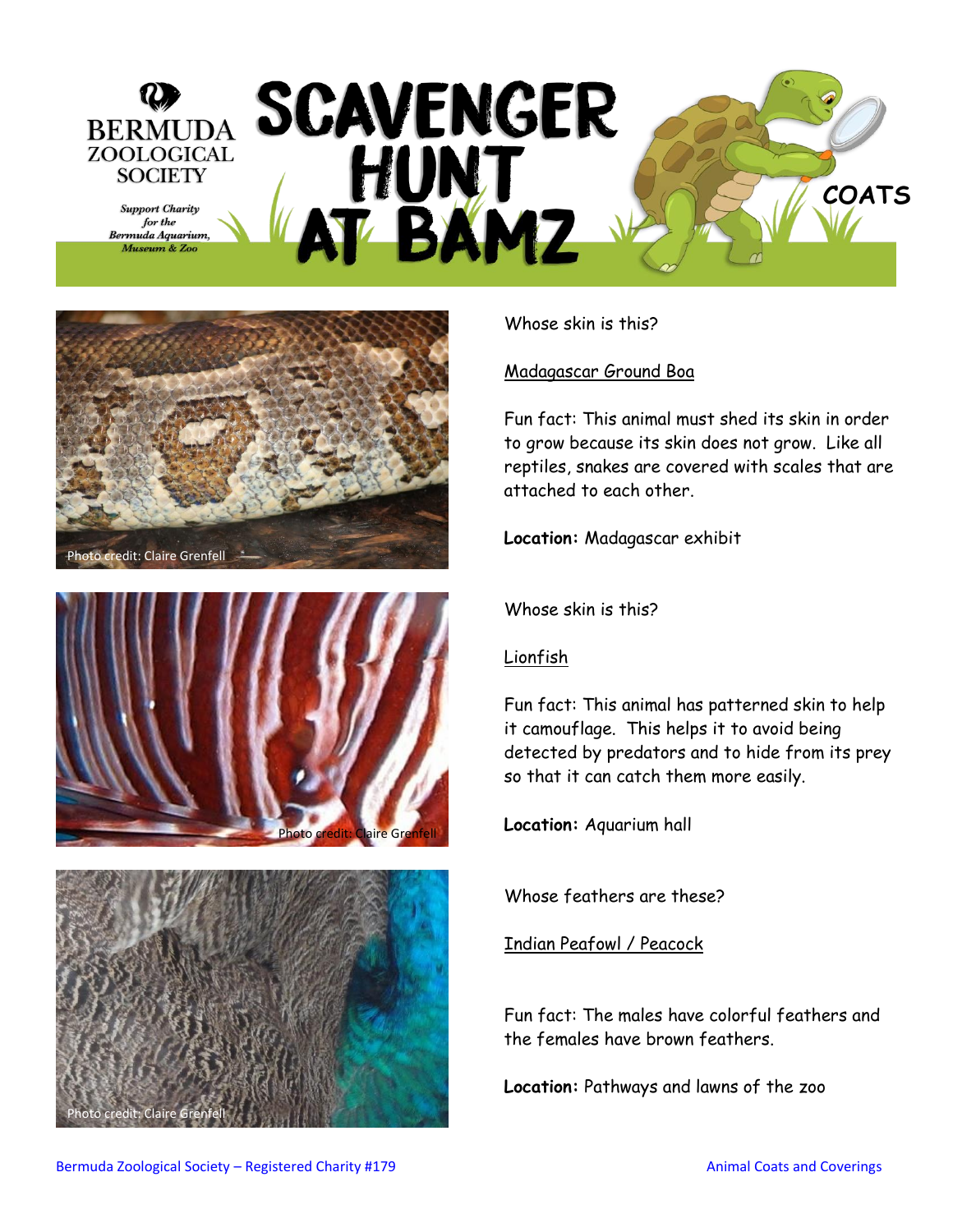## SCAVENGER<br>HUNT<br>AT BAMZ BERMUDA ZOOLOGICAL **SOCIETY COATS Support Charity** for the Bermuda Aquarium, Museum & Zoo





Photo credit: Claire Grenfell

Whose feathers are these?

Madagascar Teal

Do the males and females look the same or are they different colors?

Males and females look the same

**Location:** Madagascar exhibit

Whose spines are these? Balloonfish

How does this animal use its spines to protect itself?

When threatened, it swallows water to inflate into a ball of spines.

**Location:** Aquarium hall, Special Defenses tank.

Whose feathers are these?

Flamingo

Fun fact: This animals' feathers turn bright pink because of the shrimp and crustaceans that it eats.

**Location:** Flamingo exhibit